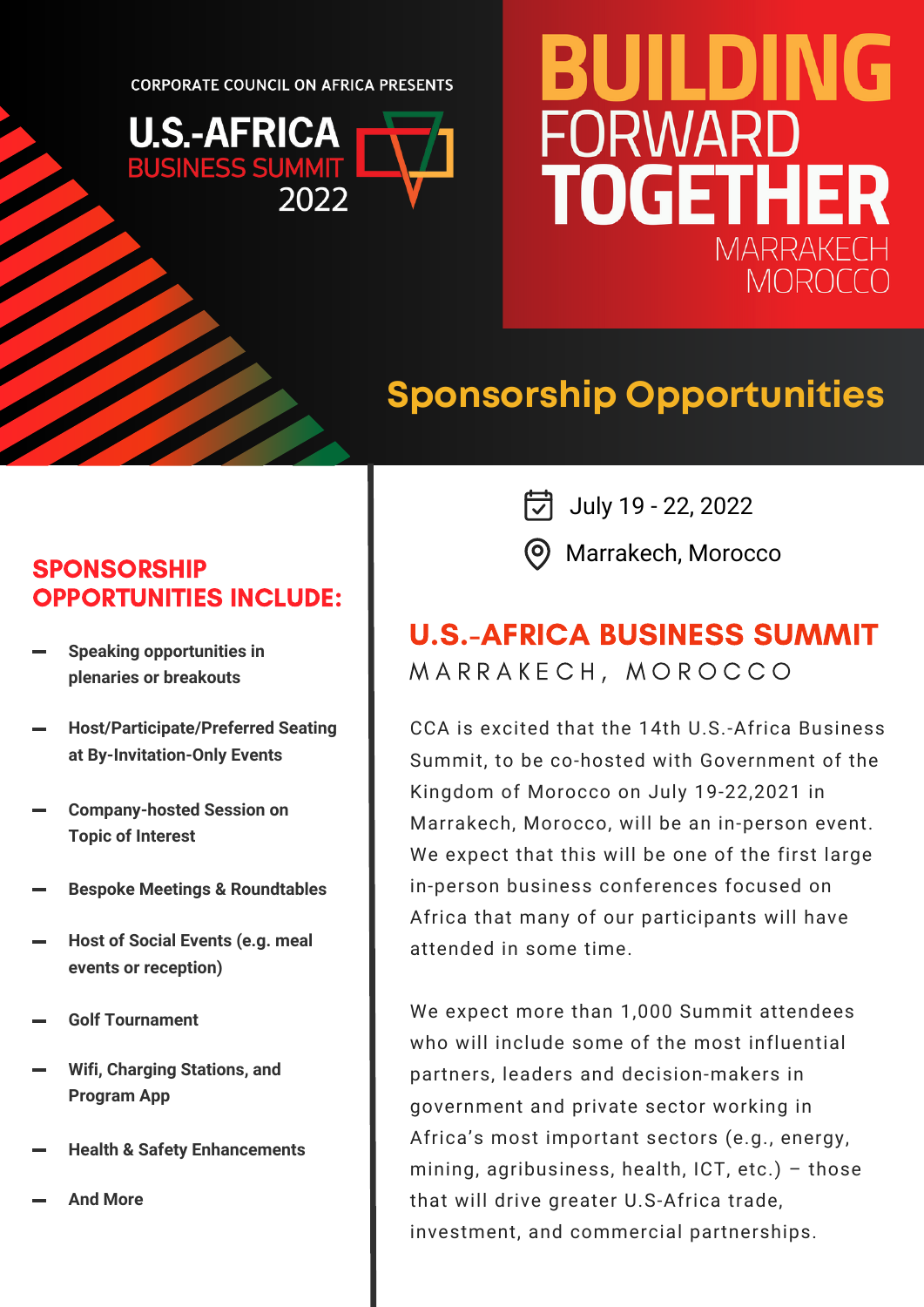## BENEFITS OF SPONSORSHIP

M

| <b>BENEFITS</b>                                                                                                                                                                                                                                                                                                                                  | <b>DIAMOND</b><br>\$100,000 | <b>PLATINUM</b><br>\$75,000 | <b>GOLD</b><br>\$50,000 | <b>SILVER</b><br>\$25,000 | <b>BRONZE</b><br>\$10,000 |
|--------------------------------------------------------------------------------------------------------------------------------------------------------------------------------------------------------------------------------------------------------------------------------------------------------------------------------------------------|-----------------------------|-----------------------------|-------------------------|---------------------------|---------------------------|
| <b>Opportunity to Speak</b><br>Deliver key messages<br>and provide thought<br>leadership and visibility<br>for company senior<br>executives during<br>plenaries or breakouts                                                                                                                                                                     | Plenary                     | Plenary                     | <b>Breakout</b>         | <b>Breakout</b>           |                           |
| <b>Opportunity to Host</b><br>your own Session<br>Opportunity to host<br>and plan your own<br>one-hour session on a<br>topic that is vital and<br>solutions-driven to a<br>segment of the<br>investment community                                                                                                                                |                             |                             |                         |                           |                           |
| <b>Preferential</b><br><b>Treatment at By</b><br><b>Invitation Only Events</b><br>Preferred seating,<br>speaking role or other<br>activity for company<br>representatives at by-<br>invitation-only<br>roundtables or exclusive<br>luncheon/<br>reception/dinner events<br>with high-level<br>government decision<br>makers during the<br>Summit | 3 Reps                      | 2 Reps                      | 1 Rep                   |                           |                           |
| <b>Host Your Own</b><br><b>Evening Activity</b><br>Host your own offsite<br>evening activity                                                                                                                                                                                                                                                     |                             |                             |                         |                           |                           |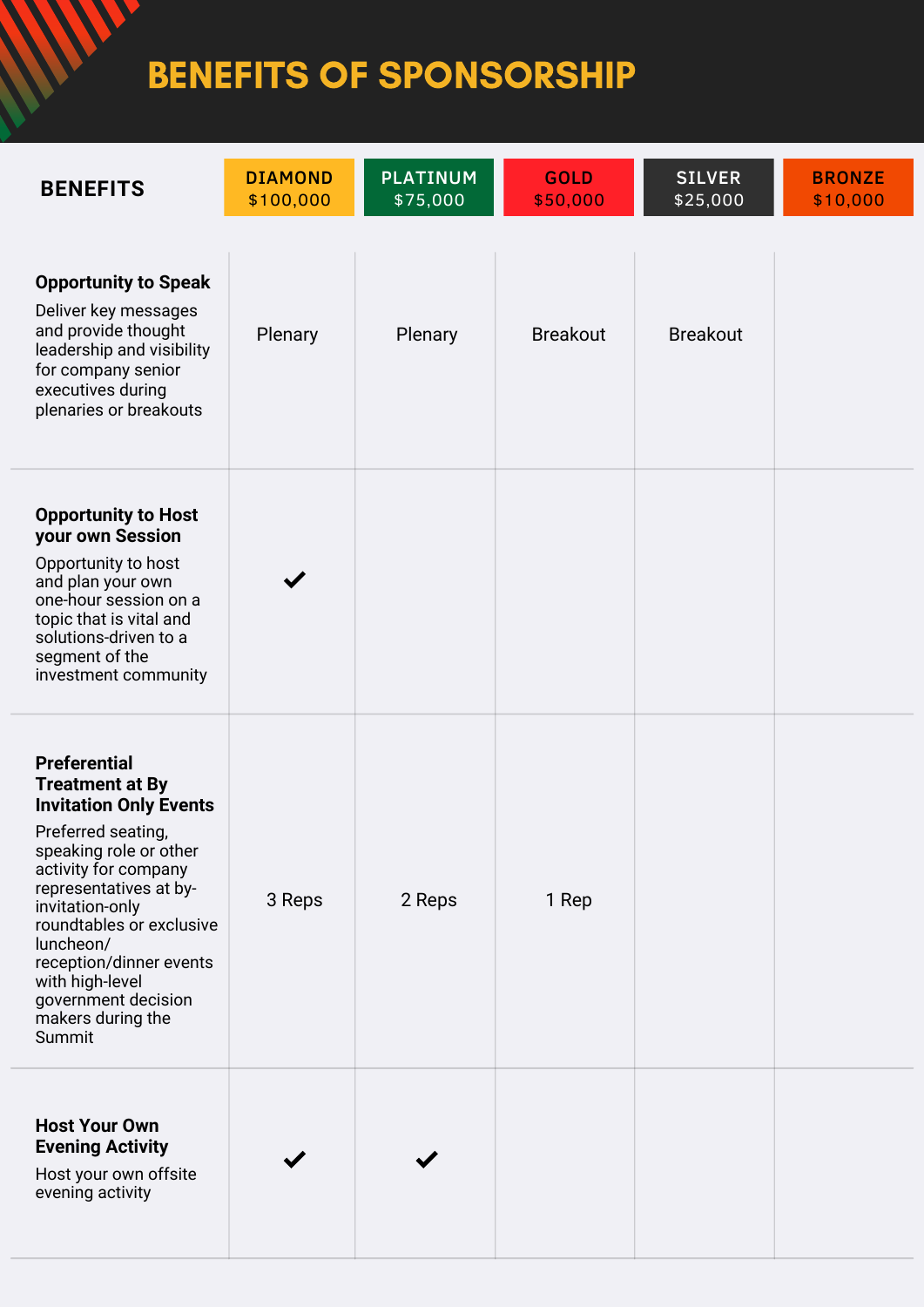## BENEFITS OF SPONSORSHIP

| <b>BENEFITS</b>                                                                                                                                                                              | <b>DIAMOND</b><br>\$100,000 | <b>PLATINUM</b><br>\$75,000 | <b>GOLD</b><br>\$50,000 | <b>SILVER</b><br>\$25,000 | <b>BRONZE</b><br>\$10,000 |
|----------------------------------------------------------------------------------------------------------------------------------------------------------------------------------------------|-----------------------------|-----------------------------|-------------------------|---------------------------|---------------------------|
| <b>Media Mentions</b><br>Acknowledgement in<br>event-related media<br>advisories, social<br>media and press<br>releases                                                                      |                             |                             |                         |                           |                           |
| <b>Website &amp; Email</b><br><b>Marketing</b><br><b>Recognition</b><br>Special recognition of<br>your involvement<br>featured on the<br>Summit's website and<br>marketing<br>correspondence | Logo with<br>link           | Logo with<br>link           | Logo                    | Logo                      | Logo                      |
| <b>Audio/Visual</b><br><b>Recognition</b><br>Recognition on<br>audio/visual display<br>inside of the plenary<br>room                                                                         | Logo                        | Logo                        | Logo                    | Logo                      | Logo                      |
| <b>Complimentary</b><br><b>Registrants</b><br>Full event/<br>conference<br>registrations for your<br>selected guests                                                                         | 8                           | 6                           | 4                       | 3                         | $\overline{2}$            |

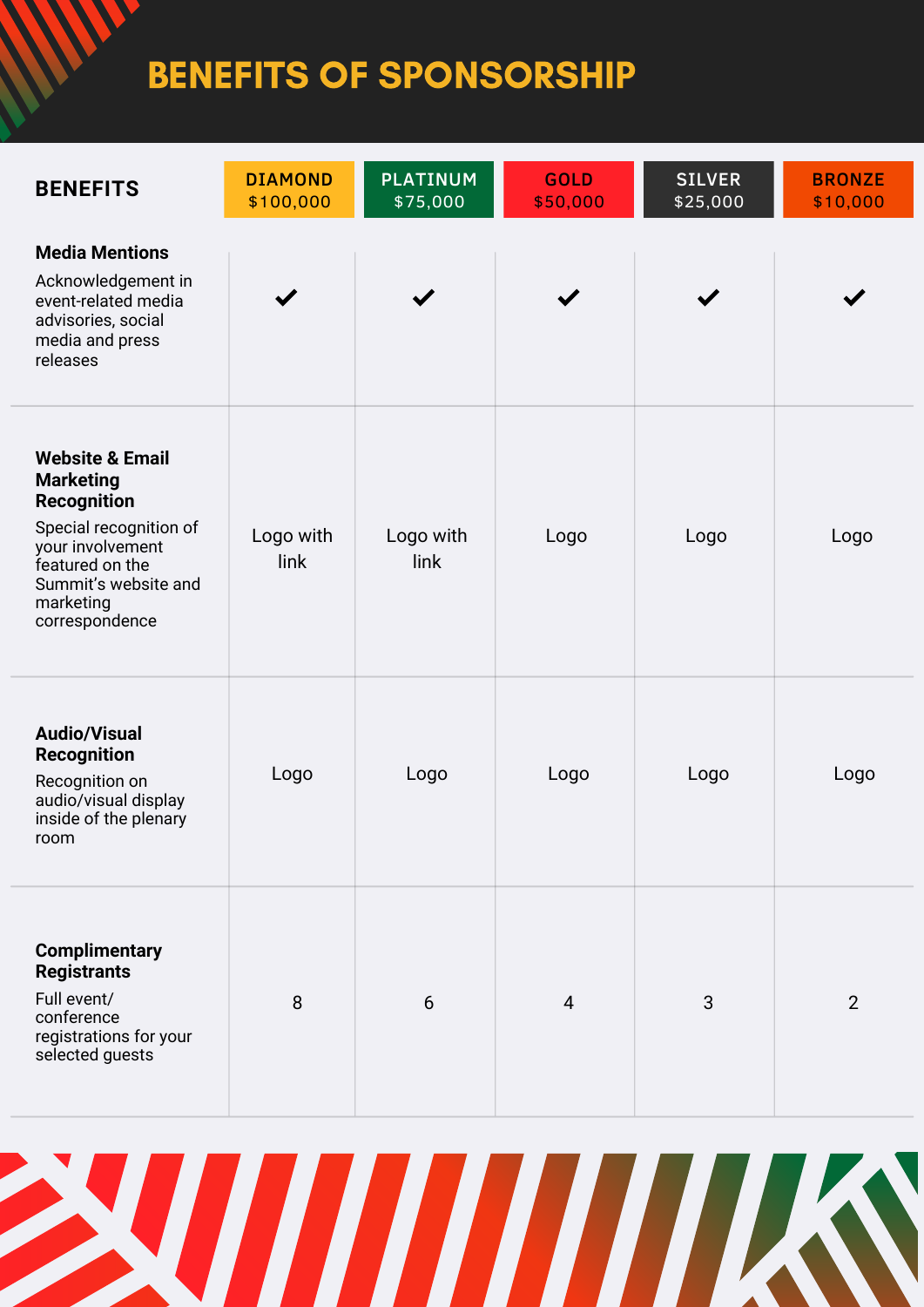## GOLF TOURNAMENT TITLE SPONSOR \$80,000

(EXCLUSIVE)

As the title sponsor for the golf tournament, you will make any major announcements including the winners of the golf tournament and will have your logo on all promotional items and can provide exclusive corporate gifts to senior executives and government officials (other golf sponsorships also available).

#### WELCOME TO MOROCCO RECEPTION \$60,000 (EXCLUSIVE)

Attendees and exhibitors will be invited to a networking reception on the first day of the Summit. This is an opportunity to position your brand and give 5-7 minute welcome remarks in a relaxed and Moroccan-themed environment.

### EVENING OFFSITE EVENT \$40,000

Give attendees that you want to engage with an evening out on you. During the evening where there is no official Summit event, you have the opportunity to host your own.

### FACILITY TOURS

(MOROCCAN COMPANIES ONLY)

### \$40,000

An opportunity to showcase your facility or technology to potential partners, clients or investors. This is a limited offer. Facility tours will be offered as a pre-conference activity so must be advertised early.

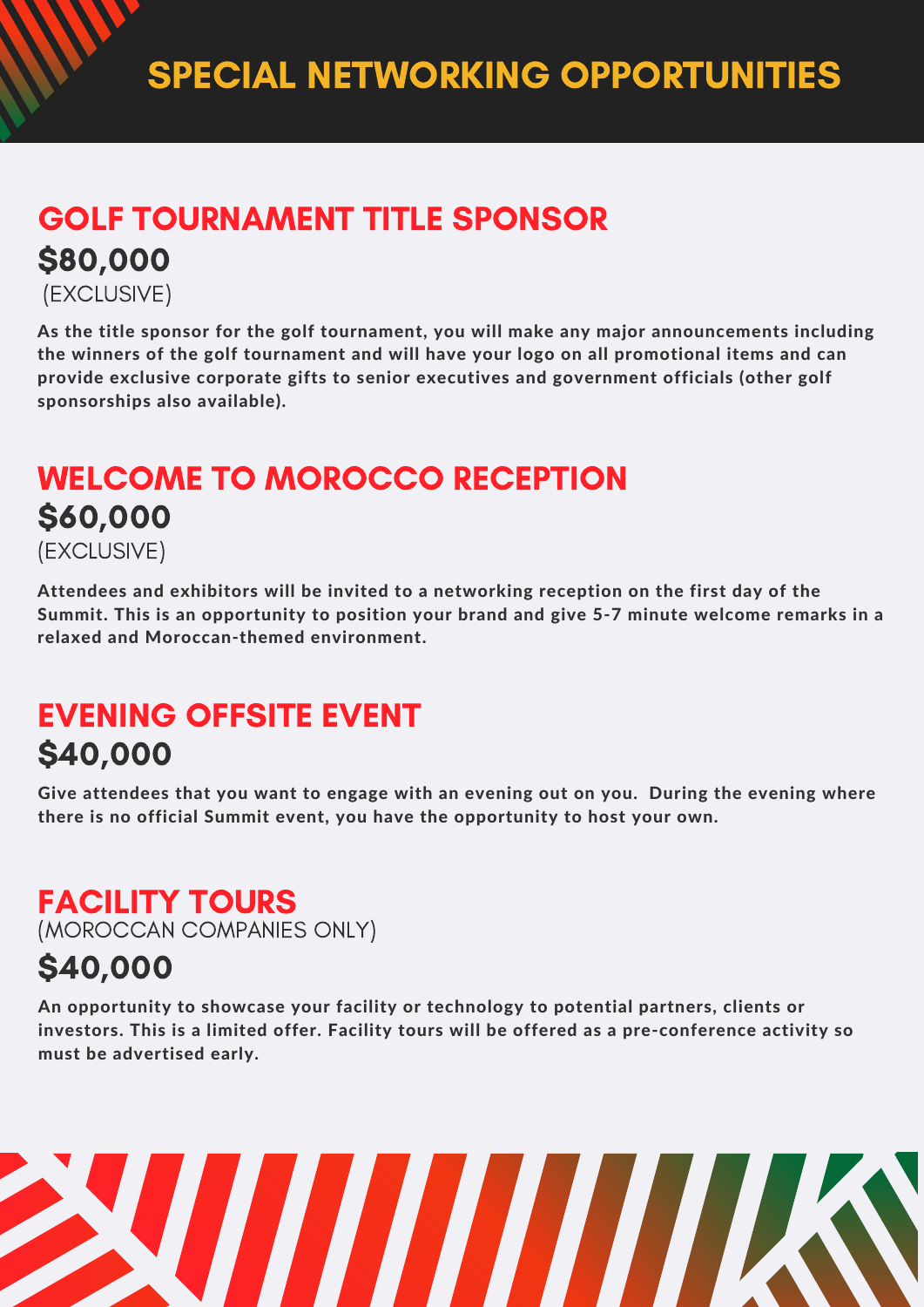### MOROCCAN COFFEE/TEA CART

(EXCLUSIVE PER DAY - 2 AVAILABLE )

### \$40,000

Provide an upgrade from the standard coffee break with a coffee cart serving genuine Moroccan coffee and tea.

#### **WIFI** \$30,000 (EXCLUSIVE)

Assist attendees in getting connected at the Summit as the Official WiFi sponsor. WiFi access areas will include all of the public areas and meeting rooms inside of the venue. Consider organizing a stand in which to pass out the wifi code.

### HAND SANITIZER

(EXCLUSIVE)

### \$25,000

Opportunity to provided branded individual hand sanitizer for attendees

### SHUTTLE SERVICE TO/FROM CONFERENCE VENUE/OFFSITE HOTELS

### \$20,000

Offsite attendees will be transported to and from the conference center and their hotels via conference shuttles. The exclusive shuttle bus sponsor receives premier recognition, with company branding on a bus wrap and the opportunity to showcase one video per day.